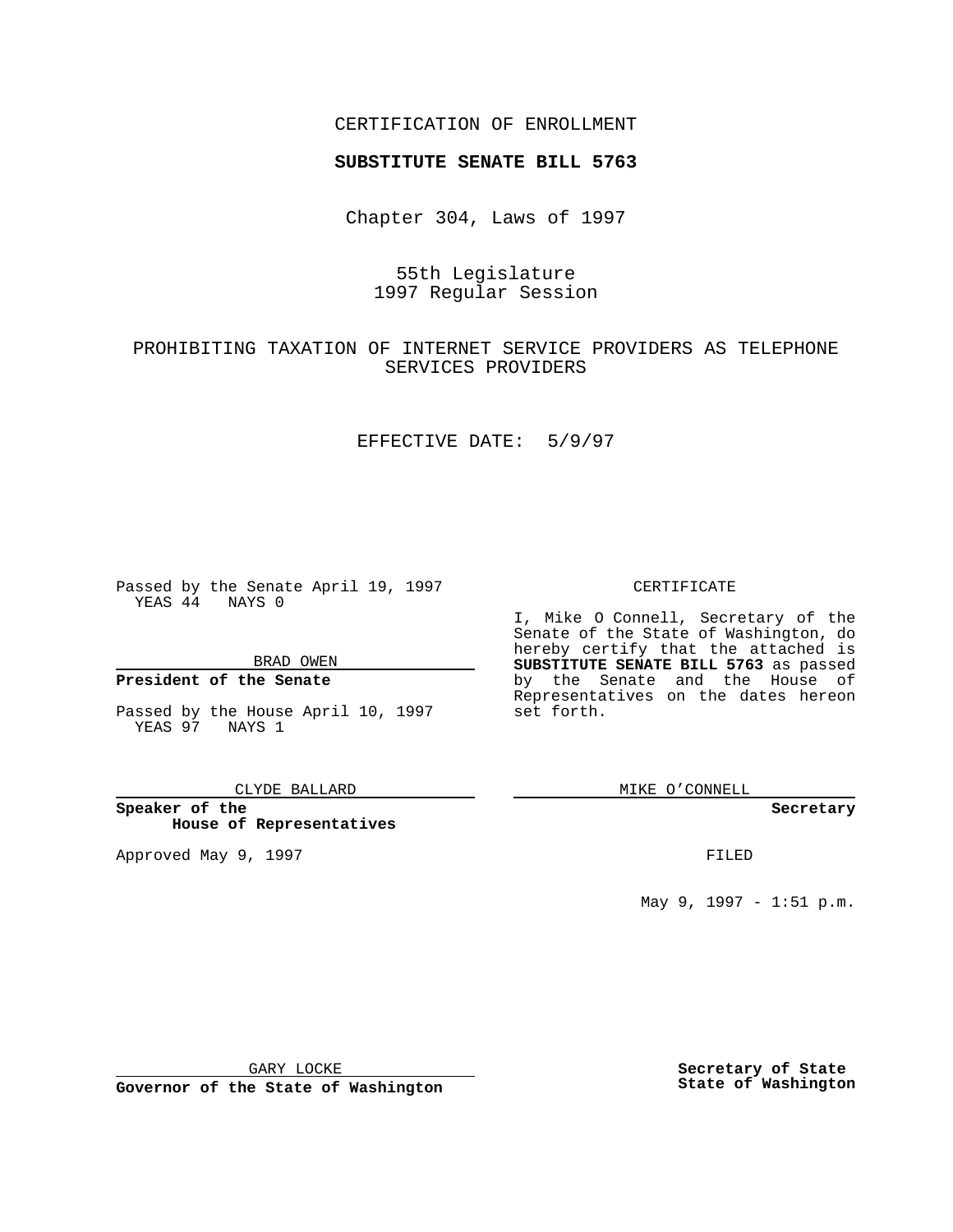## **SUBSTITUTE SENATE BILL 5763** \_\_\_\_\_\_\_\_\_\_\_\_\_\_\_\_\_\_\_\_\_\_\_\_\_\_\_\_\_\_\_\_\_\_\_\_\_\_\_\_\_\_\_\_\_\_\_

\_\_\_\_\_\_\_\_\_\_\_\_\_\_\_\_\_\_\_\_\_\_\_\_\_\_\_\_\_\_\_\_\_\_\_\_\_\_\_\_\_\_\_\_\_\_\_

## AS AMENDED BY THE HOUSE

Passed Legislature - 1997 Regular Session

### **State of Washington 55th Legislature 1997 Regular Session**

**By** Senate Committee on Energy & Utilities (originally sponsored by Senators Finkbeiner, Brown, Rossi, McAuliffe, Roach, Kohl, Jacobsen, Hochstatter, Haugen, Goings and West)

Read first time 02/27/97.

 AN ACT Relating to prohibiting the taxation of internet service providers as network telephone services providers; amending RCW 82.04.055 and 82.04.065; adding a new section to chapter 35.21 RCW; adding a new section to chapter 82.04 RCW; creating a new section; and declaring an emergency.

BE IT ENACTED BY THE LEGISLATURE OF THE STATE OF WASHINGTON:

 NEW SECTION. **Sec. 1.** The legislature finds that the newly emerging business of providing internet service is providing widespread benefits to all levels of society. The legislature further finds that this business is important to our state's continued growth in the high- technology sector of the economy and that, as this industry emerges, it should not be burdened by new taxes that might not be appropriate for the type of service being provided. The legislature further finds that there is no clear statutory guidance as to how internet services should be classified for tax purposes and intends to ratify the state's current treatment of such services.

 NEW SECTION. **Sec. 2.** A new section is added to chapter 35.21 RCW to read as follows: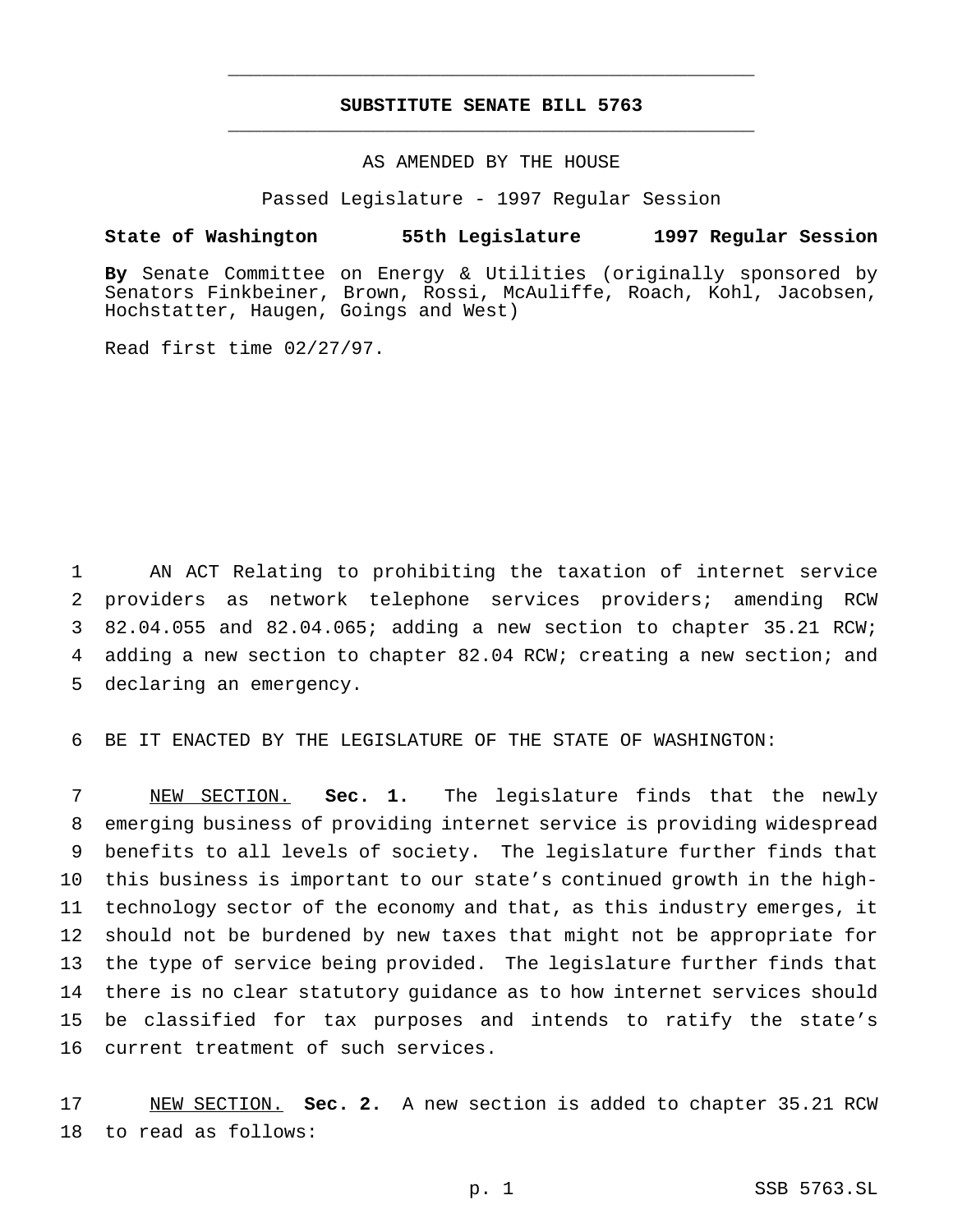Until July 1, 1999, a city or town may not impose any new taxes or fees specific to internet service providers. A city or town may tax internet service providers under generally applicable business taxes or fees, at a rate not to exceed the rate applied to a general service classification. For the purposes of this section, "internet service" has the same meaning as in section 4 of this act.

 **Sec. 3.** RCW 82.04.055 and 1993 sp.s. c 25 s 201 are each amended to read as follows:

(1) "Selected business services" means:

(a) Stenographic, secretarial, and clerical services.

 (b) Computer services, including but not limited to computer programming, custom software modification, custom software installation, custom software maintenance, custom software repair, training in the use of custom software, computer systems design, and custom software update services.

 (c) Data processing services, including but not limited to word processing, data entry, data retrieval, data search, information compilation, payroll processing, business accounts processing, data production, and other computerized data and information storage or manipulation. Data processing services also includes the use of a computer or computer time for data processing whether the processing is performed by the provider of the computer or by the purchaser or other beneficiary of the service.

 (d) Information services, including but not limited to electronic data retrieval or research that entails furnishing financial or legal information, data or research, internet service as defined in section 27 4 of this act, general or specialized news, or current information unless such news or current information is furnished to a newspaper publisher or to a radio or television station licensed by the federal communications commission.

 (e) Legal, arbitration, and mediation services, including but not limited to paralegal services, legal research services, and court reporting services.

 (f) Accounting, auditing, actuarial, bookkeeping, tax preparation, and similar services.

 (g) Design services whether or not performed by persons licensed or certified, including but not limited to the following: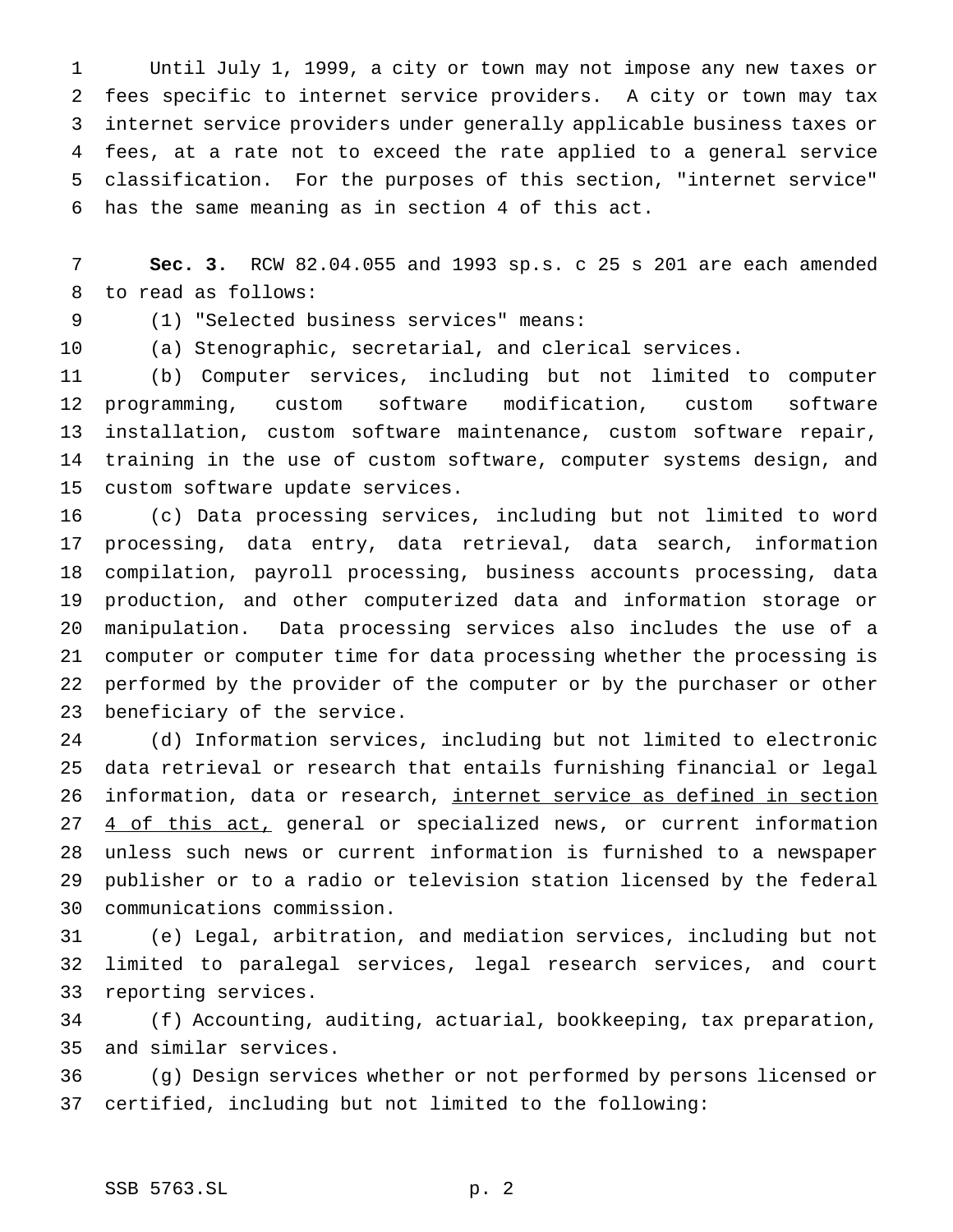(i) Engineering services, including civil, electrical, mechanical, petroleum, marine, nuclear, and design engineering, machine designing, machine tool designing, and sewage disposal system designing;

 (ii) Architectural services, including but not limited to: Structural or landscape design or architecture, interior design, building design, building program management, and space planning.

 (h) Business consulting services. Business consulting services are those primarily providing operating counsel, advice, or assistance to the management or owner of any business, private, nonprofit, or public organization, including but not limited to those in the following areas: Administrative management consulting, general management consulting, human resource consulting or training, management engineering consulting, management information systems consulting, manufacturing management consulting, marketing consulting, operations research consulting, personnel management consulting, physical distribution consulting, site location consulting, economic consulting, motel, hotel, and resort consulting, restaurant consulting, government affairs consulting, and lobbying.

 (i) Business management services, including but not limited to administrative management, business management, and office management, but not including property management or property leasing, motel, hotel, and resort management, or automobile parking management.

 (j) Protective services, including but not limited to detective agency services and private investigating services, armored car services, guard or protective services, lie detection or polygraph services, and security system, burglar, or fire alarm monitoring and maintenance services.

 (k) Public relations or advertising services, including but not limited to layout, art direction, graphic design, copy writing, mechanical preparation, opinion research, marketing research, marketing, or production supervision, but excluding services provided as part of broadcast or print advertising.

 (l) Aerial and land surveying, geological consulting, and real estate appraising.

 (2) Subsection (1) of this section notwithstanding, the term "selected business services" does not include:

(a) The provision of either permanent or temporary employees.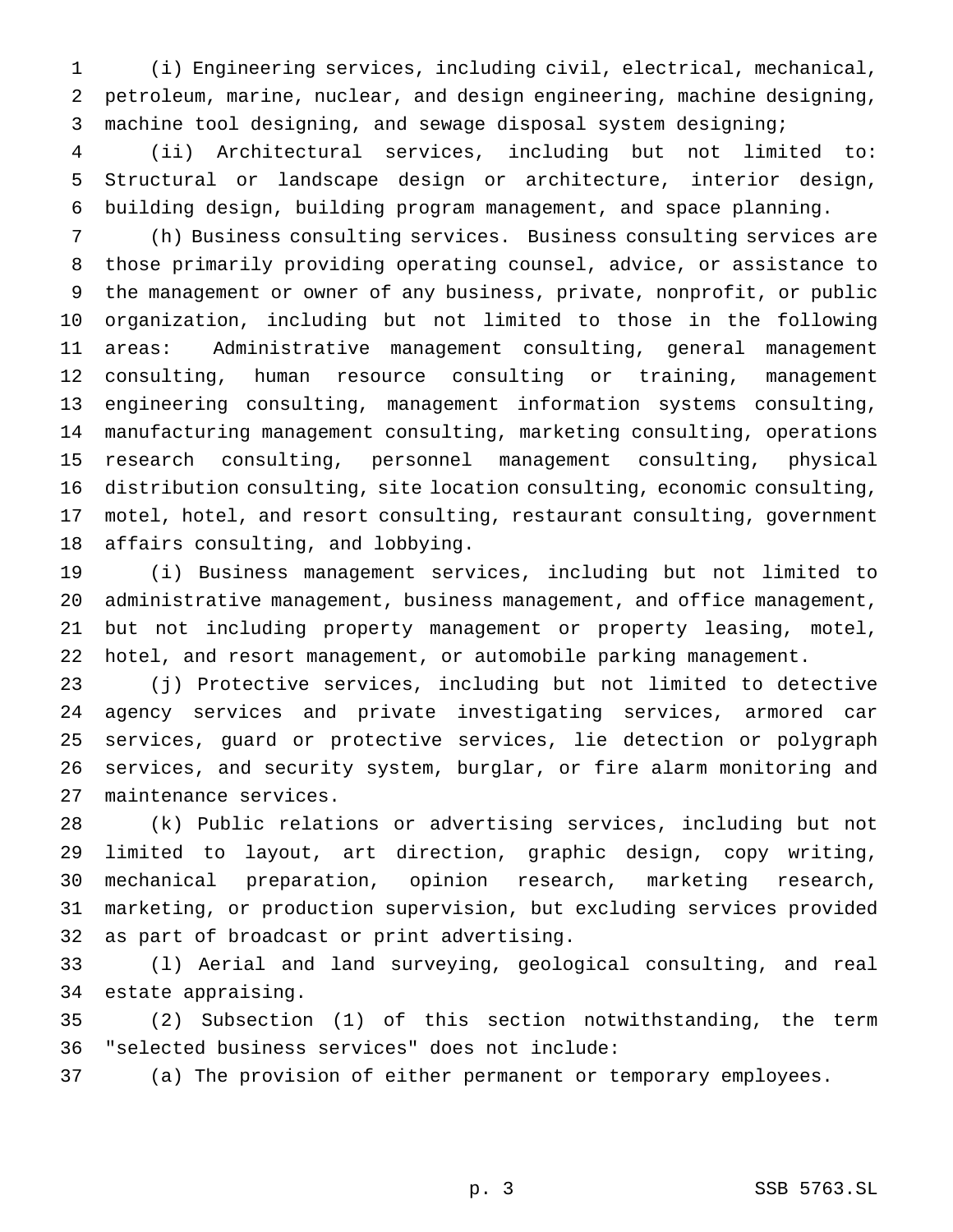(b) Services provided by a public benefit nonprofit organization, as defined in RCW 82.04.366, to the state of Washington, its political subdivisions, municipal corporations, or quasi-municipal corporations. (c) Services related to the identification, investigation, or cleanup arising out of the release or threatened release of hazardous substances when the services are remedial or response actions performed under federal or state law, or when the services are performed to determine if a release of hazardous substances has occurred or is likely to occur.

 (d) Services provided to or performed for, on behalf of, or for the benefit of a collective investment fund such as: (i) A mutual fund or other regulated investment company as defined in section 851(a) of the Internal Revenue Code of 1986, as amended; (ii) an "investment company" as that term is used in section 3(a) of the Investment Company Act of 1940 as well as an entity that would be an investment company under section 3(a) of the Investment Company Act of 1940 except for the section 3(c)(1) or (11) exemptions, or except that it is a foreign investment company organized under laws of a foreign country; (iii) an "employee benefit plan," which includes any plan, trust, commingled employee benefit trusts, or custodial arrangement that is subject to the Employee Retirement Income Security Act of 1974, as amended, 29 U.S.C. Sec. 1001 et seq., or that is described in sections 125, 401, 403, 408, 457, and 501(c)(9) and (17) through (23) of the Internal Revenue Code of 1986, as amended, or similar plan maintained by state or local governments, or plans, trusts, or custodial arrangements established to self-insure benefits required by federal, state, or local law; (iv) a fund maintained by a tax exempt organization as 28 defined in section  $501(c)(3)$  or  $509(a)$  of the Internal Revenue Code of 1986, as amended, for operating, quasi-endowment, or endowment purposes; or (v) funds that are established for the benefit of such tax exempt organization such as charitable remainder trusts, charitable lead trusts, charitable annuity trusts, or other similar trusts.

 (e) Research or experimental services eligible for expense treatment under section 174 of the Internal Revenue Code of 1986, as amended.

 (f) Financial services provided by a financial institution. The term "financial institution" means a corporation, partnership, or other business organization chartered under Title 30, 31, 32, or 33 RCW, or under the National Bank Act, as amended, the Homeowners Loan Act, as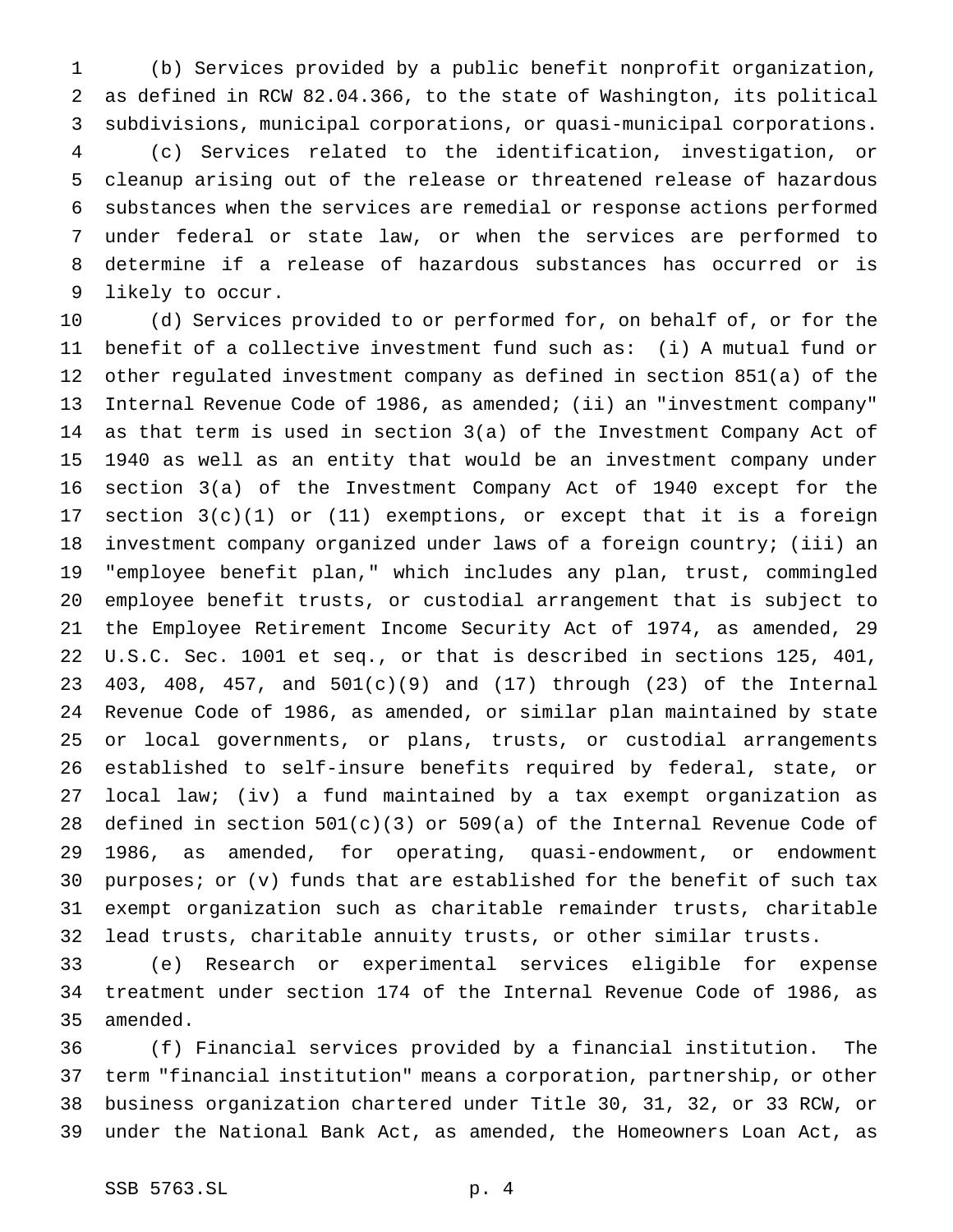amended, or the Federal Credit Union Act, as amended, or a holding company of any such business organization that is subject to the Bank Holding Company Act, as amended, or the Homeowners Loan Act, as amended, or a subsidiary or affiliate wholly owned or controlled by one or more financial institutions, as well as a lender approved by the United States secretary of housing and urban development for participation in any mortgage insurance program under the National Housing Act, as amended. The term "financial services" means those activities authorized by the laws cited in this subsection (2)(f) and includes services such as mortgage servicing, contract collection servicing, finance leasing, and services provided in a fiduciary capacity to a trust or estate.

 NEW SECTION. **Sec. 4.** A new section is added to chapter 82.04 RCW to read as follows:

 (1) The provision of internet services is a selected business service activity and subject to tax under RCW 82.04.290(1), but if RCW 82.04.055 is repealed then the provision of internet services is taxable under the general service business and occupation tax classification of RCW 82.04.290.

 (2) "Internet" means the international computer network of both federal and nonfederal interoperable packet switched data networks, including the graphical subnetwork called the world wide web.

 (3) "Internet service" means a service that includes computer processing applications, provides the user with additional or restructured information, or permits the user to interact with stored information through the internet or a proprietary subscriber network. "Internet service" includes provision of internet electronic mail, access to the internet for information retrieval, and hosting of information for retrieval over the internet or the graphical subnetwork called the world wide web.

 **Sec. 5.** RCW 82.04.065 and 1983 2nd ex.s. c 3 s 24 are each amended to read as follows:

 (1) "Competitive telephone service" means the providing by any person of telecommunications equipment or apparatus, or service related to that equipment or apparatus such as repair or maintenance service, if the equipment or apparatus is of a type which can be provided by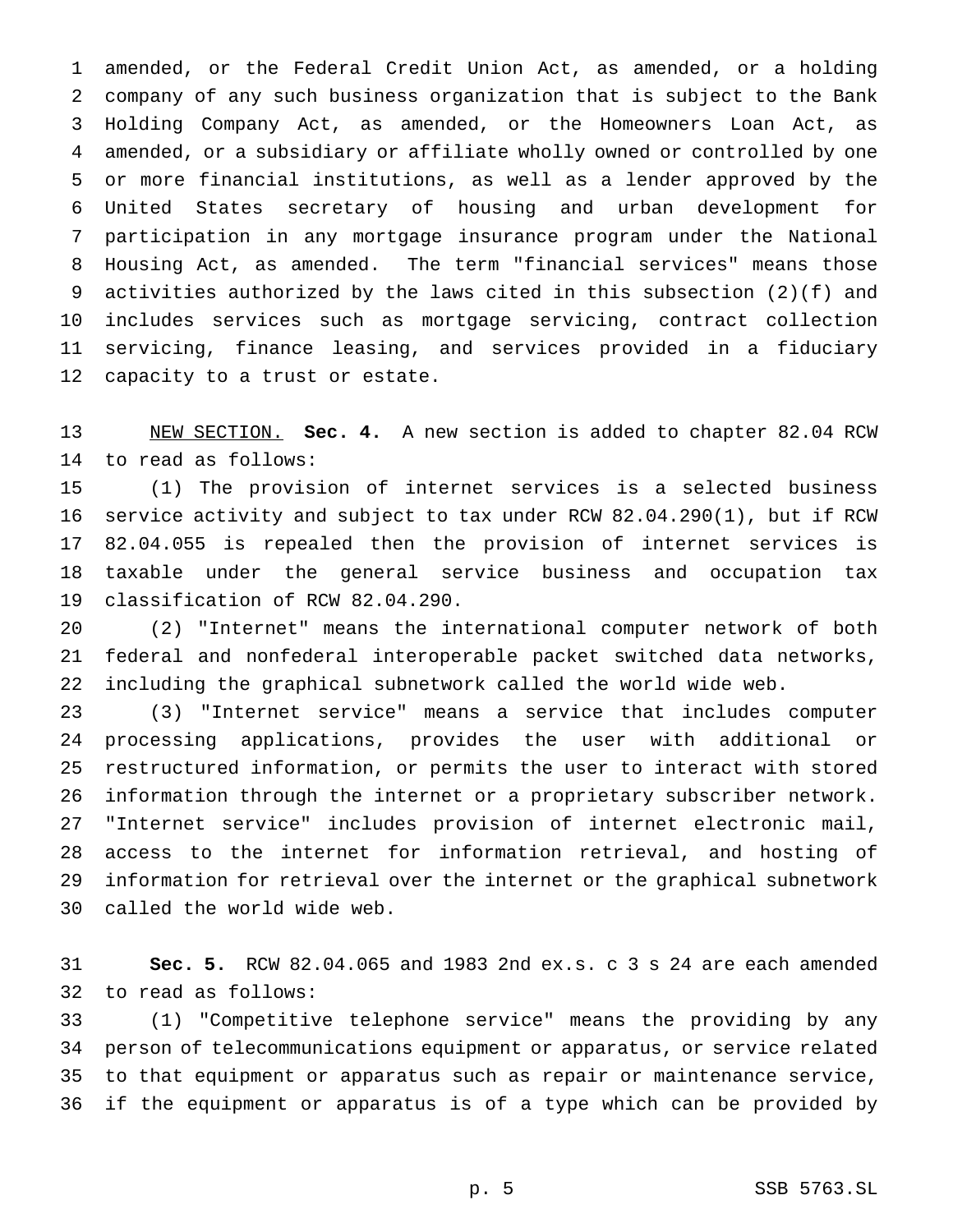persons that are not subject to regulation as telephone companies under Title 80 RCW and for which a separate charge is made.

 (2) "Network telephone service" means the providing by any person of access to a local telephone network, local telephone network switching service, toll service, or coin telephone services, or the providing of telephonic, video, data, or similar communication or transmission for hire, via a local telephone network, toll line or channel, cable, microwave, or similar communication or transmission system. "Network telephone service" includes interstate service, including toll service, originating from or received on telecommunications equipment or apparatus in this state if the charge 12 for the service is billed to a person in this state. "Network telephone service" includes the provision of transmission to and from 14 the site of an internet provider via a local telephone network, toll line or channel, cable, microwave, or similar communication or 16 transmission system. "Network telephone service" does not include the providing of competitive telephone service, the providing of cable 18 television service, ((nor)) the providing of broadcast services by 19 radio or television stations, nor the provision of internet service as defined in section 4 of this act, including the reception of dial-in 21 connection, provided at the site of the internet service provider.

 (3) "Telephone service" means competitive telephone service or network telephone service, or both, as defined in subsections (1) and (2) of this section.

 (4) "Telephone business" means the business of providing network telephone service, as defined in subsection (2) of this section. It includes cooperative or farmer line telephone companies or associations operating an exchange.

 NEW SECTION. **Sec. 6.** If any provision of this act or its application to any person or circumstance is held invalid, the remainder of the act or the application of the provision to other persons or circumstances is not affected.

 NEW SECTION. **Sec. 7.** This act is necessary for the immediate preservation of the public peace, health, or safety, or support of the state government and its existing public institutions, and takes effect immediately.